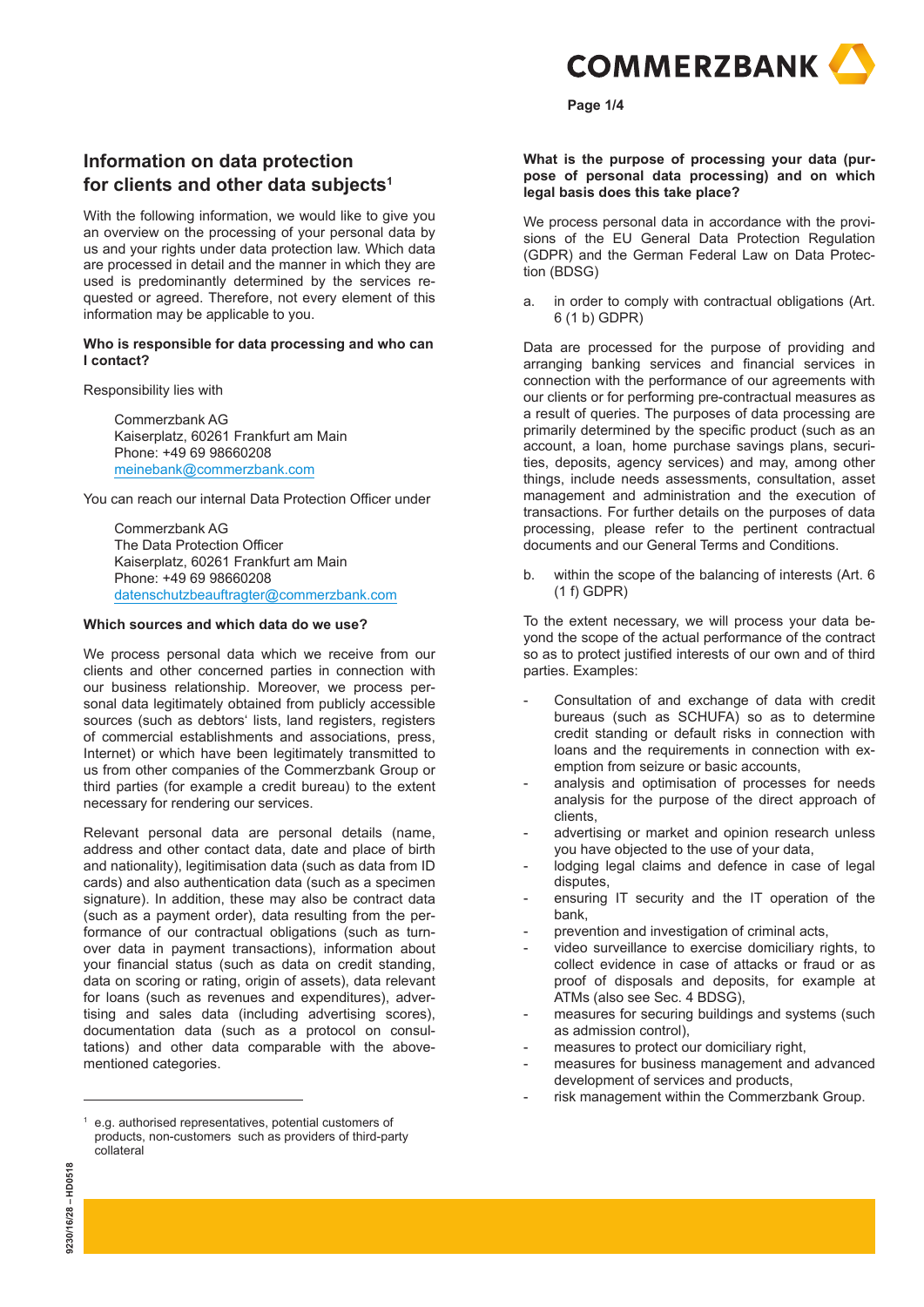## **Page 2/4 Information on data protection for clients and other data subjects**

c. as a result of your consent (Art. 6 (1 a) GDPR)

To the extent you have consented to the processing of personal data by us for certain purposes (such as passing on data within the Commerzbank Group, analysis of payment transaction data for marketing purposes, photographs taken in connection with events, mailing newsletters), such processing is legitimate on the basis of your consent. Consent once given may be revoked at any time. This also applies to the revocation of declarations of consent given to us before the effective date of the GDPR, i.e. before 25 May 2018. Revocation of consent has an effect only for the future and does not affect the legitimacy of the data processed until revocation.

d. on the basis of statutory regulations (Art. 6 (1 c) GDPR) or in the public interest (Art. 6 (1 e) GDPR)

Moreover, we, as a bank, are subject to various legal obligations, i.e. statutory requirements (such as the Banking Act, the Law on Money Laundering, the Securities Trading Act, tax laws) and regulations relating to the supervision of banking (e.g. of the European Central Bank, the European Banking Supervisory Agency, the German Federal Bank and the Federal Agency for the Supervision of Financial Services). The purposes of processing include, among others, the assessment of creditworthiness, checking identity and age, prevention of fraud and money laundering, compliance with obligations of control and reporting under tax law and the assessment and management of risks in the bank and in the Commerzbank Group.

#### **Who will receive my data?**

Within the bank, those units will be granted access to your data that need them in order to comply with our contractual and statutory obligations. Service providers and agents appointed by us may also receive the data for these purposes on the condition that they, specifically, observe banking secrecy. These are companies in the categories banking services, IT services, logistics, printing services, telecommunication, collection of receivables, consultation as well as sales and marketing.

As far as passing on data to recipients outside our bank is concerned, it must first be kept in mind that we, as a bank, are obliged to keep all client-related facts and assessments we become aware of in strict confidence (banking secrecy pursuant to no. 2 of our General Terms and Conditions). As a matter of principle, we may pass on information about our clients only if this is required by law, the client has given his consent or we have been granted authority to provide a bank reference. Under these circumstances, recipients of personal data may, for example, be:

Public authorities and institutions (such as the European Central Bank, the European Banking Supervisory Agency, the German Federal Bank, the Federal Agency for the Supervision of Financial Services, tax authorities, authorities prosecuting criminal acts, family courts, land register authori-



ties), provided a statutory obligation or an official decree is in place,

- other loan and financial services institutes or comparable institutes to whom we transmit your personal data for the purpose of performing transactions under our business relationship (depending on the agreement, for example, correspondent banks, depositary banks, stock exchanges, information bureaus),
- other companies belonging to the Commerzbank Group for the purposes of risk management on the basis of statutory or official obligations,
- creditors or liquidators submitting queries in connection with a foreclosure,
- service providers in connection with credit or bank cards or businessmen submitting queries if payment by card is denied,
- third parties involved in loan granting processes (such as insurance companies, building societies, investment companies, funding establishments, trustees, service providers carrying out value assessments).
- partners in the credit card business (such as American Express, Tchibo, Deutsche Bahn, TUI),
- service providers whom we involve in connection with contract data processing relationships.

Other recipients of data may be those bodies for which you have given us your consent to data transfer or, respectively, for which you have granted an exemption from banking secrecy on the basis of an agreement or consent or to which we may transfer personal data on the basis of the balancing of interests.

#### **Will the data be transferred to a third country or an international organisation?**

Data transfer to bodies in states outside the European Union (so-called third countries) will take place to the extent

- this is required to carry out your orders (such as payment or securities orders),
- it is required by law (such as obligatory reporting under tax law) or
- you have given your consent.

Moreover, transfer to bodies in third countries is intended in the following cases:

- If necessary in individual cases, your personal data may be transmitted to an IT service provider in the United States or in another third country to ensure that the IT department of the bank remains operative, observing the European data protection rules.
- With the consent of the data subject the personal data of parties interested in bank products can be processed in the course of a CRM system also in the United States.
- With the consent of the data subiect or as a result of statutory provisions on controlling money laundering, the financing of terrorism and other criminal acts and within the scope of the balancing of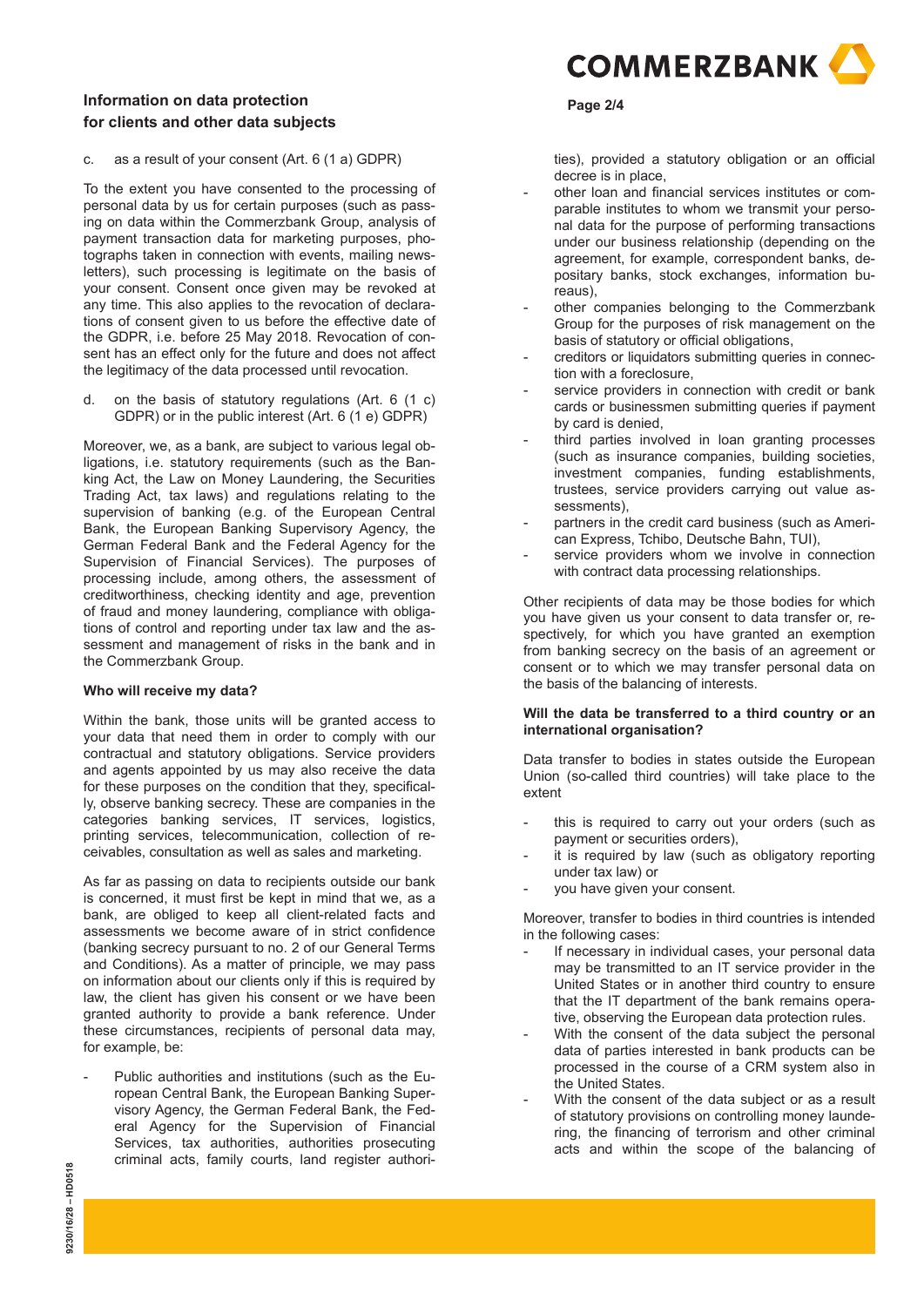## **Page 3/4 Information on data protection for clients and other data subjects**

interests, personal data (such as legitimisation data) will be transmitted, observing the data protection level of the European Union.

### **For how long will my data be stored?**

We process and store your personal data as long as this is required to meet our contractual and statutory obligations. In this respect, please keep in mind that our business relationship is a continuing obligation designed to last for years.

If the data are no longer required for the performance of contractual or statutory obligations, these will be erased on a regular basis unless – temporary – further processing is necessary for the following purposes:

- Compliance with obligations of retention under commercial or tax law which, for example, may result from the German Commercial Code (HGB), the German Fiscal Code (AO), the German Banking Act (KWG), the German Law on Money-Laundering (GwG) and the German Law on Trading in Securities (WpHG). As a rule, the time limit specified there for retention or documentation is 2 to 10 years.
- Preservation of evidence under the statutory regulations regarding the statute of limitations. According to Secs. 195 et seqq. of the German Civil Code (BGB), these statutes of limitations may be up to 30 years, the regular statute of limitation being 3 years.

#### **What are my rights with regard to data protection?**

Every data subject has the right of access pursuant to Article 15 GDPR, the right to rectification pursuant to Article 16 GDPR, the right to erasure pursuant to Article 17 GDPR, the right to restriction of processing pursuant to Article 18 GDPR, the right to object pursuant to Article 21 GDPR and the right to data portability pursuant to Article 20 GDPR. As far as the right to obtain information and the right to erasure are concerned, the restrictions pursuant to Secs. 34 and 35 BDSG are applicable. Moreover, there is a right to appeal to a competent data protection supervisory authority (Article 77 GDPR in conjunction with Sec. 19 BDSG).

Your consent to the processing of personal data granted to us may be revoked at any time by informing us accordingly. This also applies for the revocation of declarations of consent given to us before the effective date of the GDPR, i.e. before 25 May 2018. Please keep in mind that such revocation will be effective only for the future with no impact on processing carried out before the date of revocation.

#### **Am I obliged to provide data?**

Within the scope of our business relationship, you are obliged to provide those personal data which are required for commencing, executing and terminating a business relationship and for compliance with the associated contractual obligations or the collection of which is imposed upon us by law. Without these data, we will



generally not be able to enter into agreements with you, to perform under such an agreement or to terminate it.

Under the statutory regulations in connection with money laundering, we are especially obliged to identify you by an ID document before entering into business relations with you and, especially, to ask for and record your name, place of birth, date of birth, nationality, address and identity card details. So as to enable us to comply with these statutory obligations, you are obliged to provide the necessary information and documents in connection with the anti-money laundering law and to report any changes that may occur in the course of our business relationship. If you should fail to provide the necessary information and documents, we are not permitted to enter into the desired business relationship or to continue with such a relationship.

### **To what extent will decision-making be automated?**

As a matter of principle, we do not use fully automated decision-making processes pursuant to Article 22 GDPR for establishing and performing a business relationship. In the event that we should use such processes in individual cases (for example when applying for credit cards) we will inform you of this and of your rights in this respect separately if prescribed by law.

#### **Will profiling take place?**

Your data will be processed automatically in part with the objective of evaluating certain personal aspects (profiling). For example, we will use profiling of the following cases:

- As a result of statutory and regulatory regulations, we are obliged to fight money laundering, the financing of terrorism and criminal acts jeopardising property. In that respect, data (among others, data in payment transactions) will be analysed. These measures also serve to protect you.
- So as to be able to inform you selectively about our products and to provide advice to you, we use analysis tools. These permit communication according to your needs and advertising including market and opinion research.
- In connection with the assessment of your creditworthiness we use scoring. By scoring the probability of a client meeting his/her contractual payment obligations is calculated. This calculation, for example, may take into account a client's income and expenditures, existing financial obligations, the profession, employer, time of employment, previous experience from the business relationship, due redemption of earlier loans as well as information from credit bureaus. Scoring is based on a proven and recognised mathematical-statistical method. The resulting score values assist us in decisionmaking in connection with product transactions and will become part of the ongoing risk management.